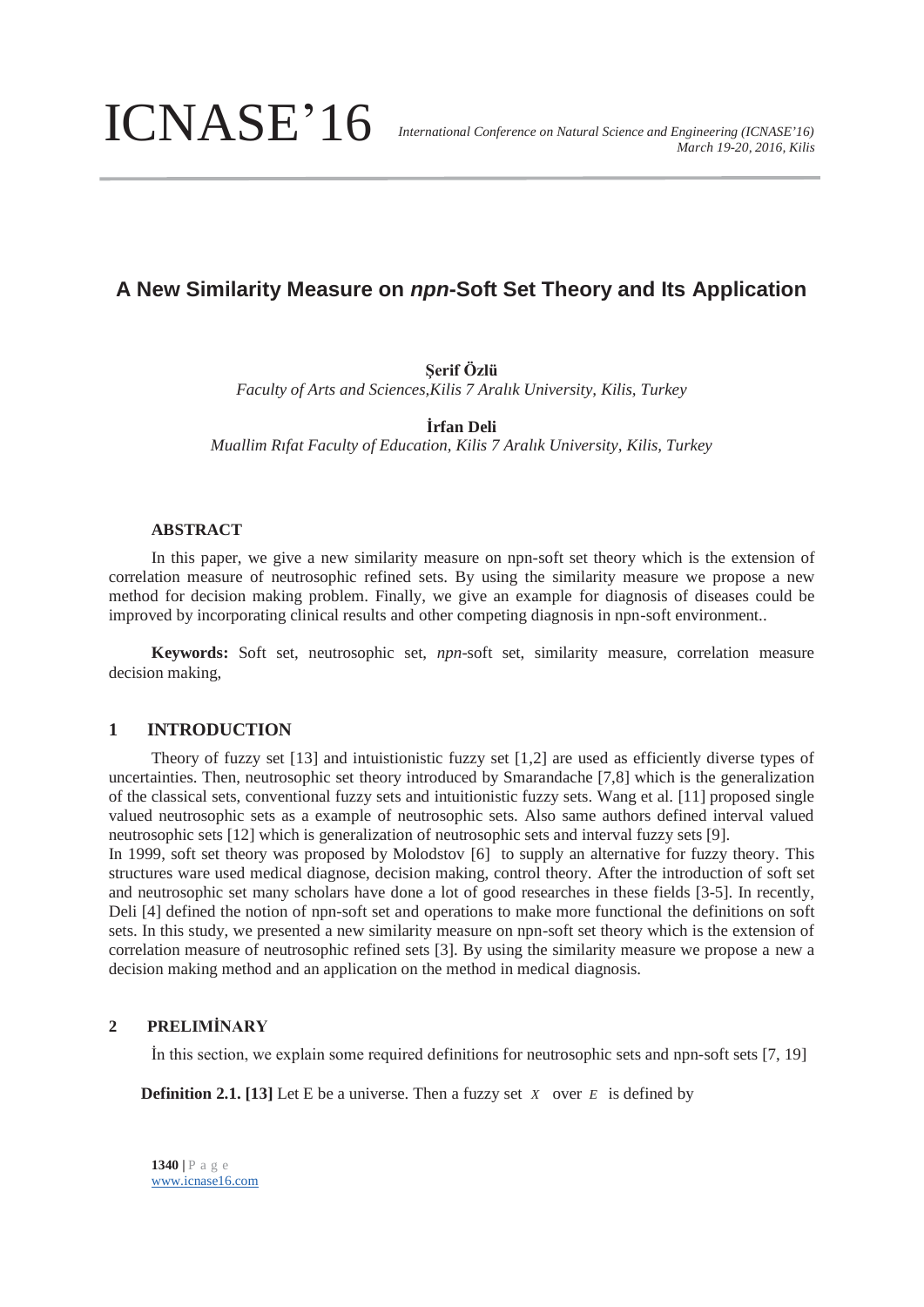$$
X = \left\{ \left( \mu_X(x) / x \right) : x \in E \right\}
$$

where,  $\mu_X(x)$  is called membership function of *X* and defined by  $\mu_X(x): E \to [0,1]$ . For each  $x \in E$ , the value  $\mu_x(x)$  represents the degree of *x* belonging to the fuzzy set *X*.

**Definition 2.2.** [1] Let E be a universe. An intuitionistic fuzzy set I on E can be defined as follows:

$$
I = \left\{ \left\langle x, \mu_I(x), \nu_I(x) \right\rangle : x \in X \right\}
$$

where,  $\mu_I(x): E \to [0,1]$  and  $\nu_I(x): E \to [0,1]$  such that  $0 \lt \mu_I(x) + \nu_I(x) \lt 1$  for any  $x \in E$ .

**Definition 2.3. [7,8]** Let U be a space of points (objects), with a generic element in U denoted by u. A neutrosophic set (N-set) A in U is characterized by a truth-membership function  $T_A$ , an indeterminacymembership function  $I_A$ , and a falsity-membership function  $F_A$ .  $T_A(x)$ ,  $I_A(x)$  and  $F_A(x)$  are real standard or nonstandard subsets of  $[0,1]$ . It can be written as

$$
A = \{ \langle u, T_A(x), I_A(x), F_A(x) \rangle : x \in E, T_A(x), I_A(x), F_A(x) \in [0,1] \}
$$

There is no restriction on the sum of  $T_A(x)$ ,  $I_A(x)$  and  $F_A(x)$ , so  $0 \le T_A(x) + I_A(x) + F_A(x) \le 3$ 

**Definition 2.4.** [6] Let U be an initial universe,  $P(U)$  be the power set of U, E be a set of all parameters and  $X \subseteq E$ . Then a soft set  $F_x$  over U is a set defined by a function representing a mapping  $F_x$ :  $E \to P(U)$  such that  $F_x(x) = \emptyset$  if  $x \notin X$ . Here,  $f_X$  is called approximate function of the soft set  $F_X$ , and the value  $f_X(x)$  is a set called *x-element* of the soft set for all  $x \in E$ . It is worth noting that the sets is worth noting that the sets  $f_X(x)$  may be arbitrary. Some of them may be empty, some may have nonempty intersection. Thus, a soft set over  $U$  can be represented by the set of ordered pairs

$$
F_X = \{ (x, f_X(x)) : x \in E, f_X(x) \in P(U) \}
$$

**Definition 2.5. [4] Let U** be a universe, 0:7 be the set of all neutrosophic sets on  $7 \mathbb{R}$  be a set of parameters that are describe the elements of 7and -be a neutrosophic set over ' Then, a neutrosophic parameterized neutrosophic soft set (*npn-*soft set) #over 7is a set defined by a set valued function B" representing a mapping

 $B^{a} - 7 0:7;$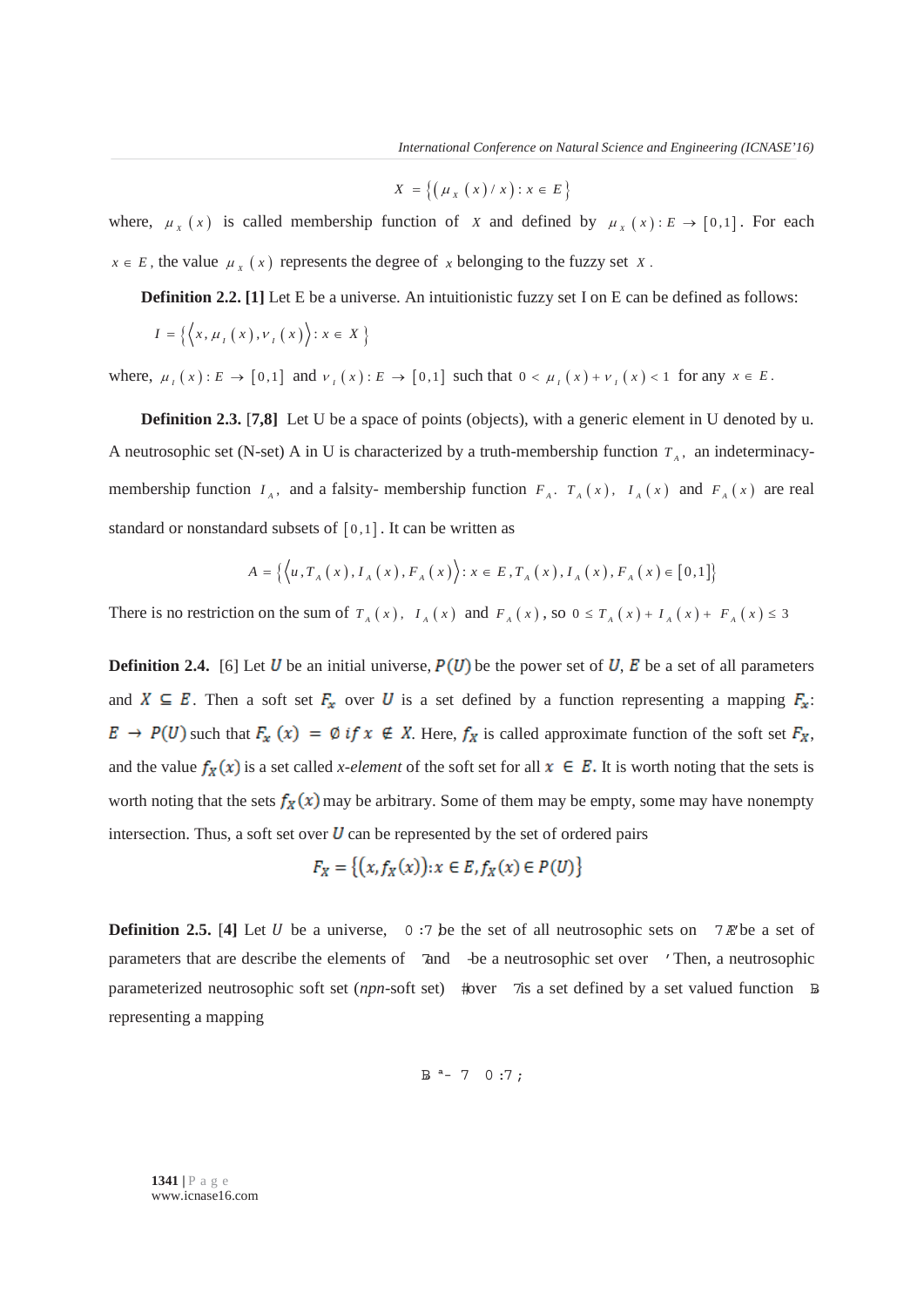where  $f_A$  is called approximate function of the *npn*-soft set A. For  $x \in E$ , the set  $f_A(x)$  is called xapproximation of the  $npn$ -soft set  $A$  which may be arbitrary, some of them may be empty and some may have a nonempty intersection. It can be written a set of ordered pairs,

 $A = \{ (\langle x, T_A(x), I_A(x), F_A(x) \rangle, \{ \langle u, T_{f_{A(x)}}(u), I_{f_{A(x)}}(u), F_{f_{A(x)}}(u) \rangle : x \in E \}$ where  $T_A(x)$ ,  $I_A(x)$ ,  $F_A(x)$ ,  $T_{f_{A(x)}}(u)$ ,  $I_{f_{A(x)}}(u)$ ,  $F_{f_{A(x)}}(u) \in [0,1]$ .

**Definition 2.6.** [4]  $A$ ,  $A_1$  and  $A_2$  be two  $npn$ - soft sets. Then,

i. The union of  $A_1$  and  $A_2$  is denoted by  $A_3 = A_1 \cup A_2$  and is defined by

$$
A_3 = \{ \left( \langle x, T_{A_3}(x), I_{A_3}(x), F_{A_3}(x) \rangle, \left\{ \langle u, T_{A_{3(x)}}(u), I_{A_{3(x)}}(u), F_{A_{3(x)}}(u) \rangle : u \in U \right\} \right) : x \in E \}
$$

where  $T_{A_3}(x) = s(T_{A_1}(x), T_{A_2}(x)), I_{A_3}(x) = t(I_{A_1}(x), I_{A_2}(x)), F_{A_3}(x) = t(F_{A_1}(x), F_A(x)),$  $T_{A_{3}(x)}(u) = s(T_{f_{A_1(x)}}(u), T_{f_{A_2(x)}}(u)), I_{A_{3}(x)}(u) = t(I_{f_{A_1(x)}}(u), (I_{f_{A_2(x)}}(u))$  and  $F_{A_{3}(x)}(u) = t(F_{f_{A_1(x)}}(u), F_{f_{A_2(x)}}(u))$ 

ii. The intersection of  $a_1$  and  $A_2$  is denoted by  $A_4 = A_1 \cap A_2$  and is defined by

$$
A_4 = \{ \left( \langle x, T_{A_4}(x), I_{A_4}(x), F_{A_4}(x) \rangle, \left\{ \langle u, T_{A_{4(x)}}(u), I_{A_{4(x)}}(u), F_{A_{4(x)}}(u) \rangle : u \in U \right\} \right) : x \in E \}
$$

where 
$$
T_{A_4}(x) = t(T_{A_1}(x), T_{A_2}(x)), I_{A_4}(x) = s(I_{A_1}(x), I_{A_2}(x)), F_A(x) = s(F_{A_1}(x), F_{A_2}(x)),
$$
  
\n $T_{A_{4(x)}}(u) = t(T_{f_{A_1(x)}}(u), T_{f_{A_2(x)}}(u)), I_{A_{4(x)}}(u) = s(I_{f_{A_1(x)}}(u), (I_{f_{A_2(x)}}(u))$  and  
\n $F_{A_{4(x)}}(u) = s(F_{f_{A_1(x)}}(u), F_{f_{A_2(x)}}(u))$ 

iii. The complement of an *npn*-soft set  $N$  denoted by  $N^c$  and is denoted by

$$
A^c = \{ (\langle x, F_A(x), 1 - I_A(x), T_A(x) \rangle, \{ \langle u, F_{f_{A(x)}}(u), 1 - I_{f_{A(x)}}(u), T_{f_{A(x)}}(u) \rangle : x \in E \} ).
$$

#### **3 A new similarity measure on npn-soft sets**

In this section, we define a new similarity measure of be two *npn*- soft sets over U which is the extension of correlation measure of neutrosophic refined sets [3] to *npn*- soft sets.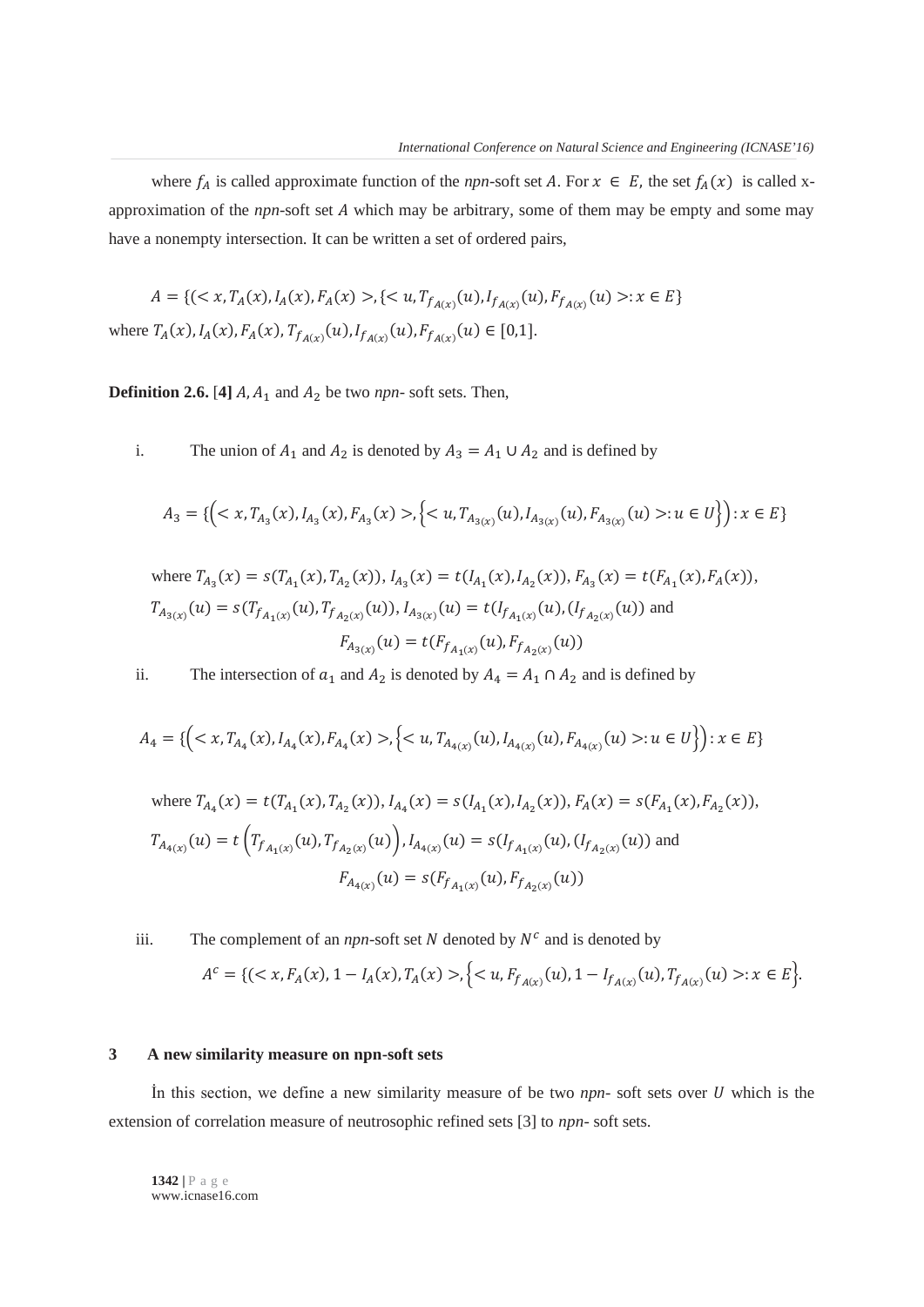**Definition 3.1.** Let  $A$  and  $B$  be two *npn*- soft sets over  $U$  as follws;

$$
A = \{ \langle \left(T_i^1, I_i^1, F_i^1\right) / x_i, \left\{ \left(T_{e_i}^1(u_j), I_{e_i}^1(u_j), F_{e_i}^1(u_j)\right) / u_j : u_j \in U \right\}, x \in X \rangle \}
$$
  

$$
B = \{ \langle \left(T_i^2, I_i^2, F_i^2\right) / x_i, \left\{ \left(T_{e_i}^2(u_j), I_{e_i}^2(u_j), F_{e_i}^2(u_j)\right) / u_j : u_j \in U \right\}, x \in X \rangle \}
$$

Then, correlation measure between A and B is given by;

$$
S(A, B) = \frac{C(A,B)}{\sqrt{C(A,A)}\sqrt{C(B,B)}}
$$

where.

$$
C(A, A) = \frac{1}{9mn} \sum_{i=1}^{n} \left( \sum_{j=1}^{m} \left( T_i^{1^2} + I_i^{1^2} + F_i^{1^2} \right) . (T_{ij}^{1^2} + I_{ij}^{1^2} + F_{ij}^{1^2}) \right)
$$
  

$$
C(A, B) = \frac{1}{9mn} \sum_{i=1}^{n} \left( \sum_{j=1}^{m} (T_i^1 T_j^2 + I_i^1 I_j^2 + F_i^1 F_j^2) (T_{ij}^1 T_{ij}^2 + I_{ij}^1 I_{ij}^2 + F_{ij}^1 F_{ij}^2) \right)
$$
  

$$
C(B, B) = \frac{1}{9mn} \sum_{i=1}^{n} \left( \sum_{j=1}^{m} \left( T_i^{2^2} + I_i^{2^2} + F_i^{2^2} \right) . (T_{ij}^{2^2} + I_{ij}^{2^2} + F_{ij}^{2^2}) \right)
$$

**Example** 3.2. Let  $\mathbf{E} = \{x_1\}$  and  $\mathbf{U} = \{u_1, u_2\}$  be a parameter set and universal set, respectively. Then,  $A = \{ ( \langle x_1, (0.5, 0.3, 0.1) \rangle, \{ \langle u_1, (0.4, 0.5, 0.1) \rangle, \langle u_2, (0.1, 0.2, 0.3) \rangle \} \}$ 

and  $B = \{ ( \langle x_1, (0.3, 0.2, 0.0) \rangle, \{ \langle u_1, (0.1, 0.5, 0.1) \rangle, \langle u_2, (0.4, 0.8, 0.9) \rangle \} \}$  be two npnsoft set U. Now we calculate the similarity A and B as;

$$
S(A, B) = \frac{C(A, B)}{\sqrt{C(A, A)}\sqrt{C(B, B)}} = 0,759429
$$

where  $C(A, A) = 0.010306$ ,  $C(B, B) = 0.013578$  and  $C(A, B) = 0.008983$ .

**Definition 3.3.** (Its adopted from [14]) Let A and B be two *npn*-soft sets over U. Then, A and B are said to be  $\alpha$  -similar, denoted as  $A \approx \alpha B$ , if and only if  $\mathcal{S}(A, B) \ge \alpha$  for  $\alpha \in (0,1)$ . We call the two two *npn*soft sets significantly similar if  $S(A, B) > \frac{1}{2}$ .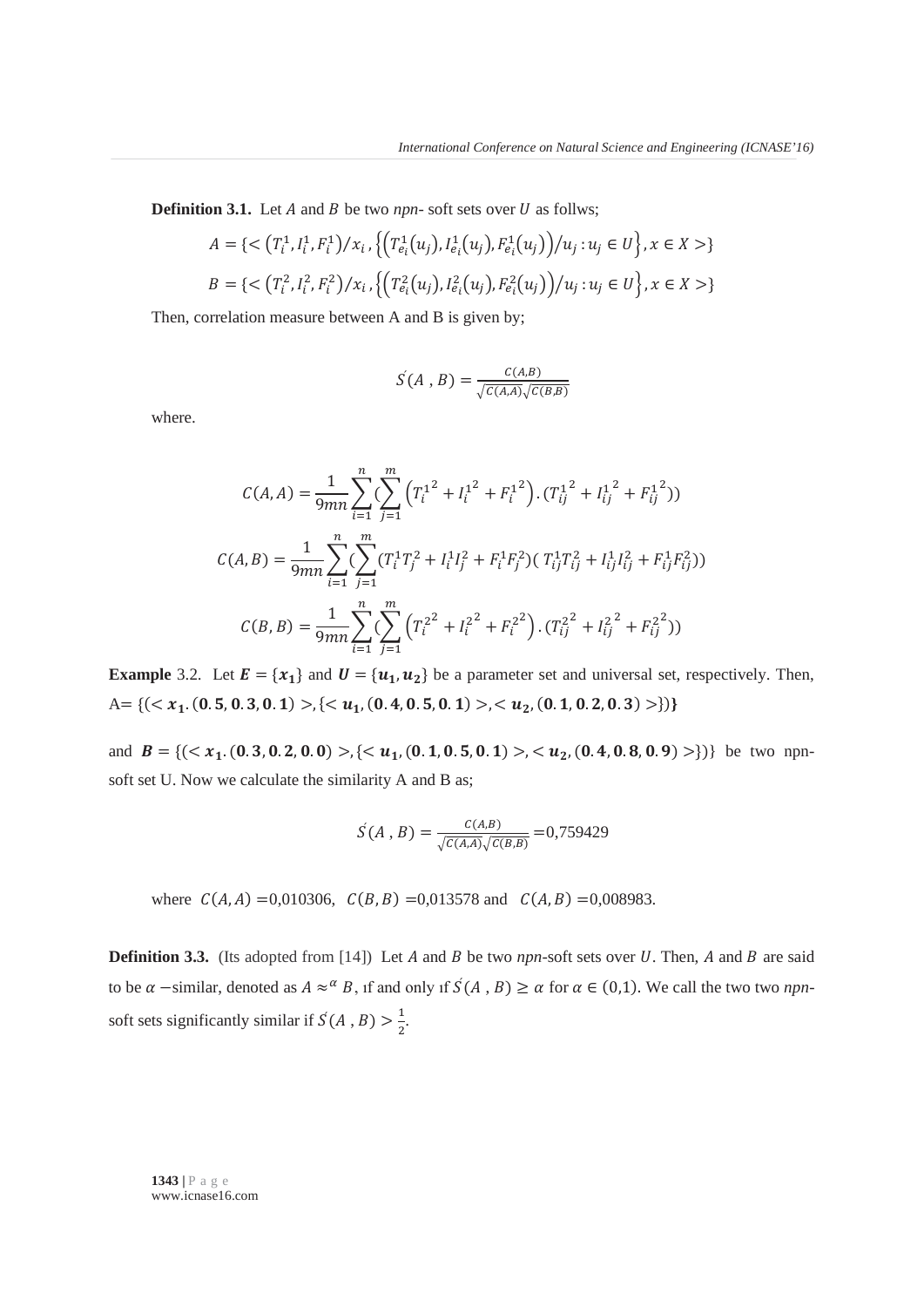## **4 Decision making method on npn-soft sets**

In this section, we construct a decision making method by using similarity measure of two *npn*- soft sets. This algorithm can be given as the following that;

#### **Algorithm:**

*Step 1*. Constructs an *npn*- soft set *A* over *U* based on an expert,

*Step 2*. Constructs an npn- soft set *B* over *U* based on a responsible person for the problem,

*Step 3*. Calculate the similarity measure  $S(A, B)$  of A and B,

**Example 4.1**. (Its adopted from [3, 14]) Let assume our universal set consists of two elements as  $U =$  $\{u_1, u_2\}$ . These elements indicate cancer and not cancer respectively. For  $\mathbf{E} = \{x_1, x_2, x_3\}$  where  $x_1 =$ *headache*,  $x_2 = \cosh x_3 = \text{throat pain}$ . Then,

*Step 1***:** Constructs an npn-soft set *A* over *U* for cancer and this can be prepared with the help of a medical person as;

$$
A = \{ (\langle x_1, (0.5, 0.3, 0.1) \rangle, \{ \langle u_1, (0.4, 0.5, 0.1) \rangle, \langle u_2, (0.1, 0.2, 0.3) \rangle \}, (\langle x_2, (0.1, 0.3, 0.5) \rangle) \}
$$
  
>  $\{ \langle u_1, (0.2, 0.5, 0.8) \rangle, \langle u_2, (0.8, 0.5, 0.1) \rangle \}, (\langle x_3, (0.0, 0.2, 0.5) \rangle) \rangle, (\langle x_4, (0.0, 0.2, 0.5) \rangle) \}$ 

*Step 2***:** Constructs an npn-soft set *B* over *U* based on data of ill person as;

$$
B = \{ (\langle x_1, (0.3, 0.2, 0.0) \rangle, \{ \langle u_1, (0.1, 0.5, 0.1) \rangle, \langle u_2, (0.4, 0.8, 0.9) \rangle \}), (\langle x_2, (0.4, 0.2, 0.3) \rangle, \{ \langle u_1, (0.1, 0.6, 0.8) \rangle, \langle u_2, (0.2, 0.1, 0.8) \rangle \}), (\langle x_3, (0.3, 0.7, 0.2) \rangle, \{ \langle u_1, (0.1, 0.3, 0.1) \rangle, \langle u_2, (0.4, 0.1, 0.3) \rangle \} \}
$$

*Step 3* **:** Calculate the similarity measure of A and B as;

$$
S(A, B) = 0.54925
$$

Since  $\acute{S}(A, B) > \frac{1}{2}$  for the npn-soft set, A and B are significantly similar. Therefore, we conclude that the person is possibly suffering from cancer

# **5 CONCLUSION**

In this paper, we define a similarity measure on npn-soft sets. Then, we proposed a decision making method on the *npn-*soft set theory and provided an example that demonstrated that this method can be successfully worked. This method can be developed more detailed future to solve uncertainly problems.